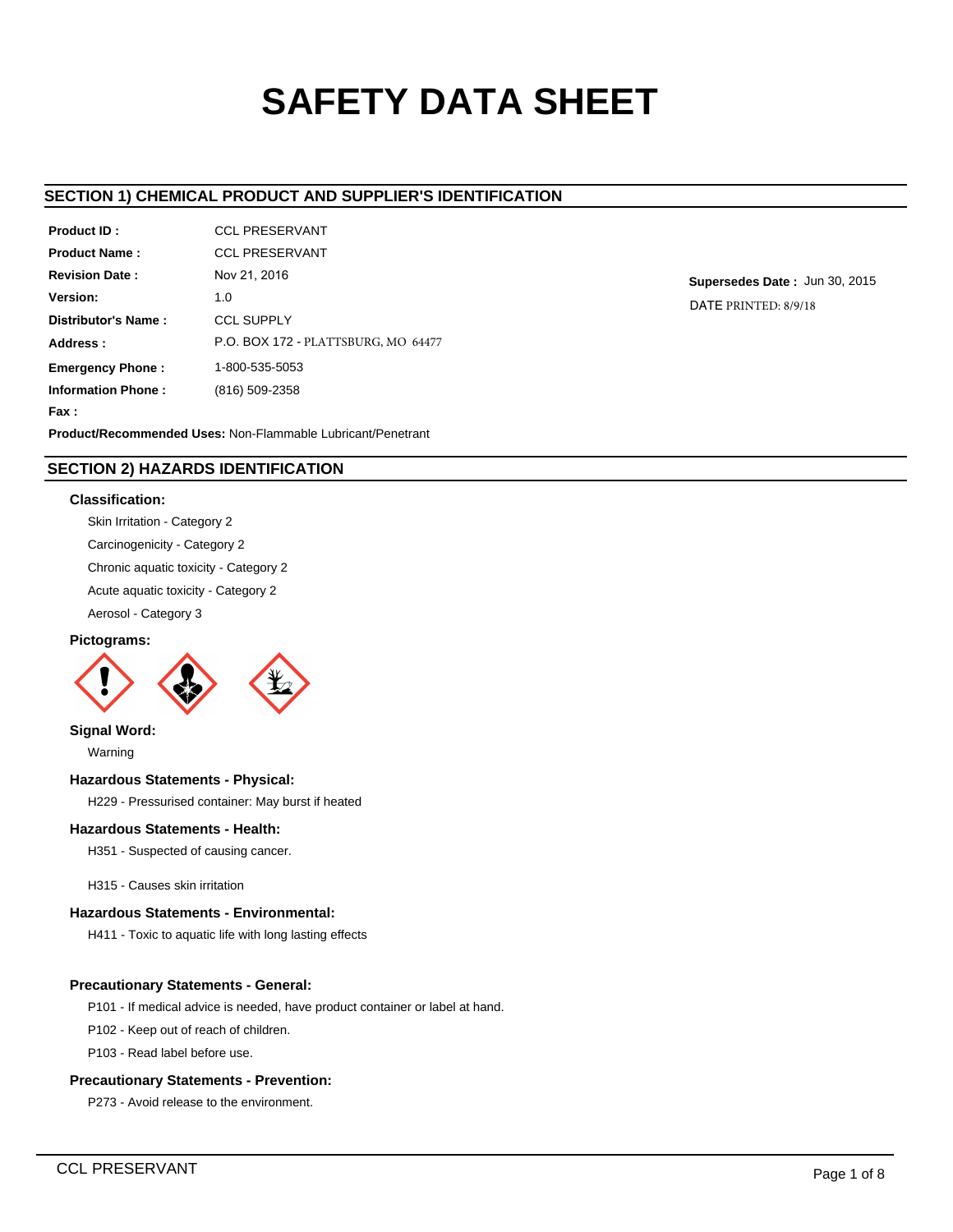P280 - Wear protective gloves/protective clothing/eye protection/face protection.

P210 - Keep away from heat, hot surfaces, sparks, open flames and other ignition sources. No smoking.

P264 - Wash thoroughly after handling.

P251 - Do not pierce or burn, even after use.

## **Precautionary Statements - Response:**

P308 + P313 - IF exposed or concerned: Get medical advice/attention.

P391 - Collect spillage.

P302 + P352 - IF ON SKIN: Wash with plenty of soap and water.

P332 + P313 - If skin irritation occurs: Get medical advice/attention.

P362 + P364 - Take off contaminated clothing and wash it before reuse.

### **Precautionary Statements - Storage:**

P405 - Store locked up.

P410 - Protect from sunlight.

P412 - Do not expose to temperatures exceeding 50 °C/122 °F.

## **Precautionary Statements - Disposal:**

P501 - Dispose of contents and container in accordance with all local, regional, national and international regulations.

# **SECTION 3) COMPOSITION / INFORMATION ON INGREDIENTS**

| <b>CAS</b>   | <b>Chemical Name</b>                                                           | % by Weight  |  |
|--------------|--------------------------------------------------------------------------------|--------------|--|
| 0000127-18-4 | <b>TETRACHLOROETHYLENE</b>                                                     | 55% - 88%    |  |
| 0064742-65-0 | MINERAL OIL, PETROLEUM DISTILLATES, SOLVENT-DEWAXED HEAVY<br><b>PARAFFINIC</b> | $6\% - 14\%$ |  |
| 0000111-76-2 | ETHYLENE GLYCOL MONOBUTYL ETHER                                                | $1\% - 3\%$  |  |
| 0000124-38-9 | CO2                                                                            | $1\% - 3\%$  |  |
|              |                                                                                |              |  |

# **SECTION 4) FIRST-AID MEASURES**

## **Inhalation:**

Remove source of exposure or move person to fresh air and keep comfortable for breathing.

If exposed/feel unwell/concerned: Call a POISON CENTER/doctor.

Eliminate all ignition sources if safe to do so.

#### **Eye Contact:**

Remove source of exposure or move person to fresh air. Rinse eyes cautiously with lukewarm, gently flowing water for several minutes, while holding the eyelids open. Remove contact lenses, if present and easy to do. Continue rinsing for a duration of 15-20 minutes. Take care not to rinse contaminated water into the unaffected eye or onto the face. If eye irritation persists: Get medical advice/attention.

## **Skin Contact:**

Take off immediately all contaminated clothing, shoes and leather goods (e.g. watchbands, belts). Gently blot or brush away excess product. Wash with plenty of lukewarm, gently flowing water for a duration of 15-20 minutes. Call a POISON CENTER/doctor if you feel unwell. Store contaminated clothing under water and wash before reuse or discard.

#### **Ingestion:**

Rinse mouth. Do NOT induce vomiting. Immediately call a POISON CENTER/doctor. If vomiting occurs naturally, lie on your side, in the recovery position.

Never give anything by mouth to an unconscious or convulsing victim. Keep person warm and quiet.

# **SECTION 5) FIRE-FIGHTING MEASURES**

# **Suitable Extinguishing Media:**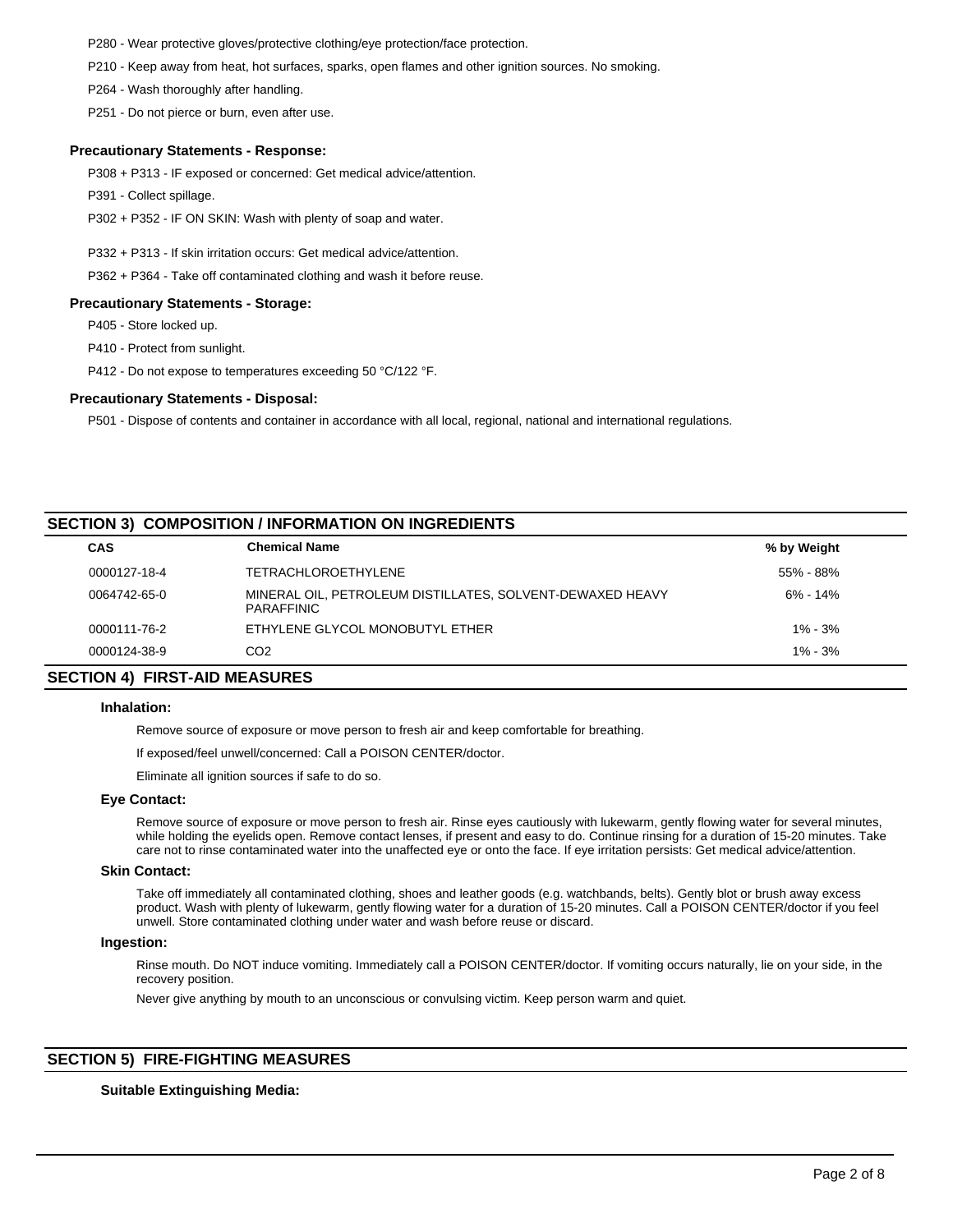Will not burn. Use extinguishing media suitable for surrounding fire.

# **Unsuitable Extinguishing Media:**

Water may be ineffective but can be used to cool containers exposed to heat or flame.

### **Specific Hazards in Case of Fire:**

Contents under pressure. Keep away from ignition sources and open flames. Exposure of containers to extreme heat and flames can cause them to rupture often with violent force.

Aerosol cans may rupture when heated. Heated cans may burst.

In fire, will decompose to carbon dioxide, carbon monoxide

### **Fire-Fighting Procedures:**

Isolate immediate hazard area and keep unauthorized personnel out. Stop spill/release if it can be done safely. Move undamaged containers from immediate hazard area if it can be done safely. Water spray may be useful in minimizing or dispersing vapors and to protect personnel.

Dispose of fire debris and contaminated extinguishing water in accordance with official regulations.

#### **Special Protective Actions:**

Wear protective pressure self-contained breathing apparatus (SCBA)and full turnout gear.

Care should always be exercised in dust/mist areas.

# **SECTION 6) ACCIDENTAL RELEASE MEASURES**

#### **Emergency Procedure:**

ELIMINATE all ignition sources (no smoking, flares, sparks, or flames in immediate area). Stay upwind; keep out of low areas. Immediately turn off or isolate any source of ignition. Keep unnecessary people away; isolate hazard area and deny entry. Do not touch or walk through spilled material. Clean up immediately. Use absorbent sweeping compound to soak up material and put into suitable container for proper disposal.

# **Recommended Equipment:**

Wear safety glasses and gloves.

#### **Personal Precautions:**

ELIMINATE all ignition sources (no smoking, flares, sparks, or flames in immediate area). Use explosion proof equipment. Avoid breathing vapor. Avoid contact with skin, eye or clothing. Do not touch damaged containers or spilled materials unless wearing appropriate protective clothing.

#### **Environmental Precautions:**

Stop spill/release if it can be done safely. Prevent spilled material from entering sewers, storm drains, other unauthorized drainage systems and natural waterways by using sand, earth, or other appropriate barriers.

# **SECTION 7) HANDLING AND STORAGE**

#### **General:**

For industrial and institutional use only. For use by trained personnel only. Keep away from children. Wash hands after use. Do not get in eyes, on skin or on clothing. Do not breathe vapors or mists. Use good personal hygiene practices. Eating, drinking and smoking in work areas is prohibited. Remove contaminated clothing and protective equipment before entering eating areas. Eyewash stations and showers should be available in areas where this material is used and stored.

## **Ventilation Requirements:**

Use only with adequate ventilation to control air contaminants to their exposure limits. The use of local ventilation is recommended to control emissions near the source.

#### **Storage Room Requirements:**

Keep container(s) tightly closed and properly labeled. Store in cool, dry, well-ventilated areas away from heat, direct sunlight and incompatibilities. Store in approved containers and protect against physical damage. Keep containers securely sealed when not in use. Indoor storage should meet OSHA standards and appropriate fire codes. Containers that have been opened must be carefully resealed to prevent leakage. Empty container retain residue and may be dangerous.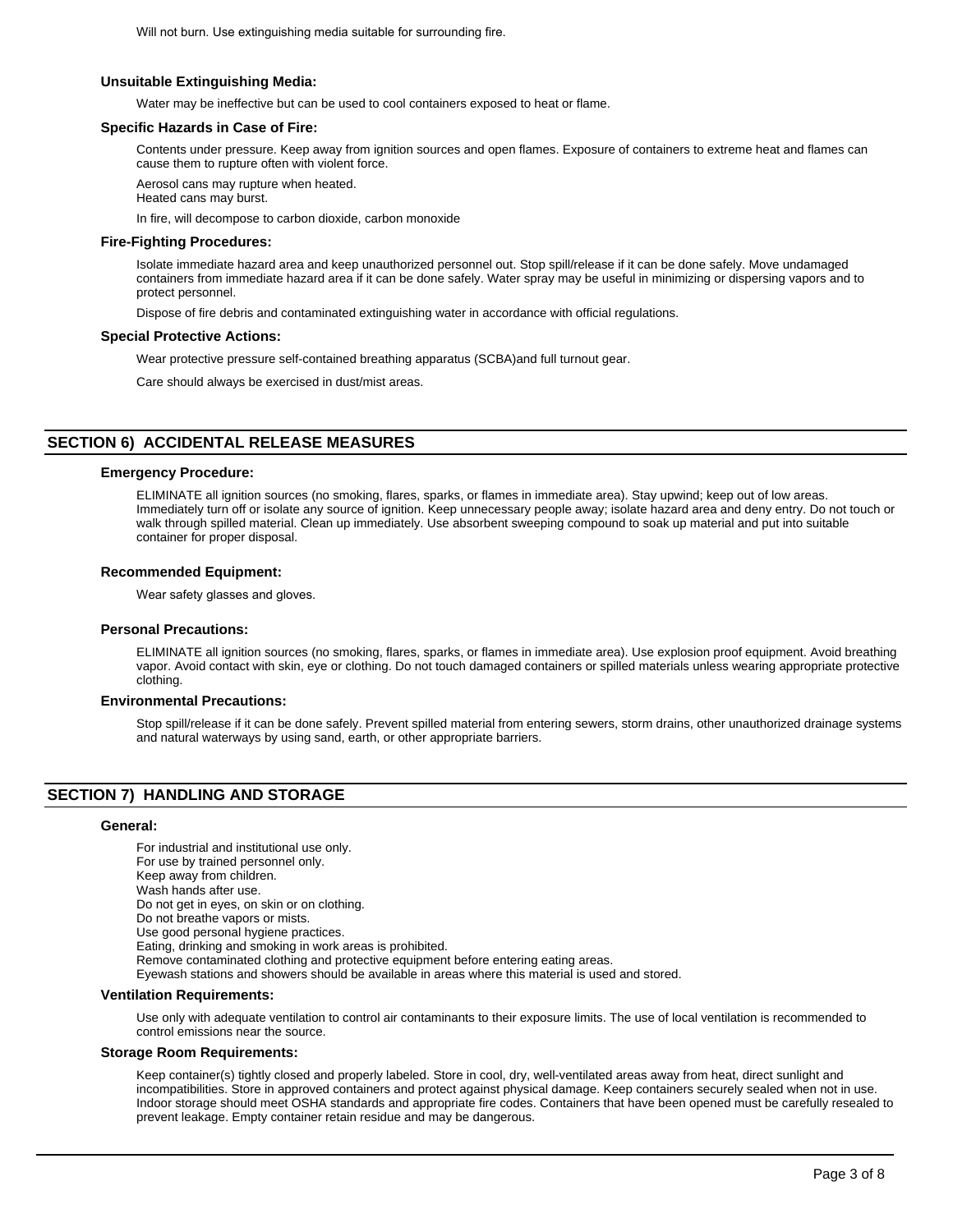Do not cut, drill, grind, weld, or perform similar operations on or near containers. Do not pressurize containers to empty them. Ground all structures, transfer containers and equipment to conform to the national electrical code. Use procedures that prevent static electrical sparks. Static electricity may accumulate and create a fire hazard.

Store at temperatures below 120°F.

# **SECTION 8) EXPOSURE CONTROLS, PERSONAL PROTECTION**

## **Eye Protection:**

Chemical goggles, safety glasses with side shields or vented/splash proof goggles. Contact lenses may absorb irritants. Particles may adhere to lenses and cause corneal damage.

## **Skin Protection:**

Wear gloves, long sleeved shirt, long pants and other protective clothing as required to minimize skin contact.

Use of gloves approved to relevant standards made from the following materials may provide suitable chemical protection: PVC, neoprene or nitrile rubber gloves. Suitability and durability of a glove is dependent on usage, e.g. frequency and duration of contact, chemical resistance of glove material, glove thickness, dexterity. Always seek advice from glove suppliers. Contaminated gloves should be replaced. Chemical-resistant clothing is recommended to avoid prolonged contact. Avoid unnecessary skin contact.

### **Respiratory Protection:**

If engineering controls do not maintain airborne concentrations to a level which is adequate to protect worker, a respiratory protection program that meets or is equivalent to OSHA 29 CFR 1910.134 and ANSI Z88.2 should be followed. Check with respiratory protective equipment suppliers. Where air-filtering respirators are suitable, select an appropriate combination of mask and filter. Select a filter suitable for combined particulate/organic gases and vapors.

When spraying more than one half can continuously or more than one can consecutively, use NIOSH approved respirator.

| <b>Chemical Name</b>                                                                                  | <b>OSHA</b><br><b>TWA</b><br>(ppm) | <b>OSHA</b><br>TWA<br>(mg/m3) | <b>OSHA</b><br><b>STEL</b><br>(ppm)        | <b>OSHA</b><br><b>STEL</b><br>(mg/m3) | OSHA-<br>Tables-<br>Z1,2,3 | <b>OSHA</b><br>Carcinogen | <b>OSHA</b><br><b>Skin</b><br>designation | <b>NIOSH</b><br><b>TWA</b><br>(ppm) | <b>NIOSH</b><br><b>TWA</b><br>(mg/m3) | <b>NIOSH</b><br><b>STEL</b><br>(ppm) | <b>NIOSH</b><br><b>STEL</b><br>(mg/m3) | <b>NIOSH</b><br>Carcinogen |
|-------------------------------------------------------------------------------------------------------|------------------------------------|-------------------------------|--------------------------------------------|---------------------------------------|----------------------------|---------------------------|-------------------------------------------|-------------------------------------|---------------------------------------|--------------------------------------|----------------------------------------|----------------------------|
| CO <sub>2</sub>                                                                                       | 5000                               | 9000                          |                                            |                                       |                            |                           |                                           | 5000                                | 9000                                  | 30000                                | 54000                                  |                            |
| <b>ETHYLENE GLYCOL</b><br><b>MONOBUTYL ETHER</b>                                                      | 50                                 | 240                           |                                            |                                       |                            |                           |                                           | 5                                   | 24                                    |                                      |                                        |                            |
| MINERAL OIL,<br><b>PETROLEUM</b><br><b>DISTILLATES,</b><br>SOLVENT-DEWAXED<br><b>HEAVY PARAFFINIC</b> | 500                                | 2000                          |                                            |                                       |                            |                           |                                           |                                     |                                       |                                      |                                        |                            |
| <b>TETRACHLOROETHY</b><br><b>LENE</b>                                                                 | $100 (a)$ /<br>200 ceiling         |                               | 300ppm /5<br>mins. in<br>any 3 hrs.<br>(a) |                                       | 1,2                        |                           |                                           | b                                   |                                       |                                      |                                        |                            |

| <b>Chemical Name</b>                                                                     | ACGIH<br><b>TWA</b><br>(ppm) | ACGIH<br><b>TWA</b><br>(mg/m3) | ACGIH<br><b>STEL</b><br>(ppm) | <b>ACGIH</b><br><b>STEL</b><br>(mg/m3) |
|------------------------------------------------------------------------------------------|------------------------------|--------------------------------|-------------------------------|----------------------------------------|
| CO <sub>2</sub>                                                                          | 5000                         | 9000                           | 30000                         | 54000                                  |
| ETHYLENE GLYCOL<br><b>MONOBUTYL ETHER</b>                                                | 20                           | 97                             |                               |                                        |
| MINERAL OIL.<br>PFTROI FUM<br>DISTILLATES,<br>SOLVENT-DEWAXED<br><b>HEAVY PARAFFINIC</b> |                              |                                |                               |                                        |
| <b>TETRACHLOROETHY</b><br><b>I.ENE</b>                                                   | 25                           | 170                            | 100                           | 685                                    |

# **SECTION 9) PHYSICAL AND CHEMICAL PROPERTIES**

#### **Physical and Chemical Properties**

| Density     | 11.11951 lb/gal |
|-------------|-----------------|
| Density VOC | 0.24596 lb/gal  |
| % VOC       | 2.21192%        |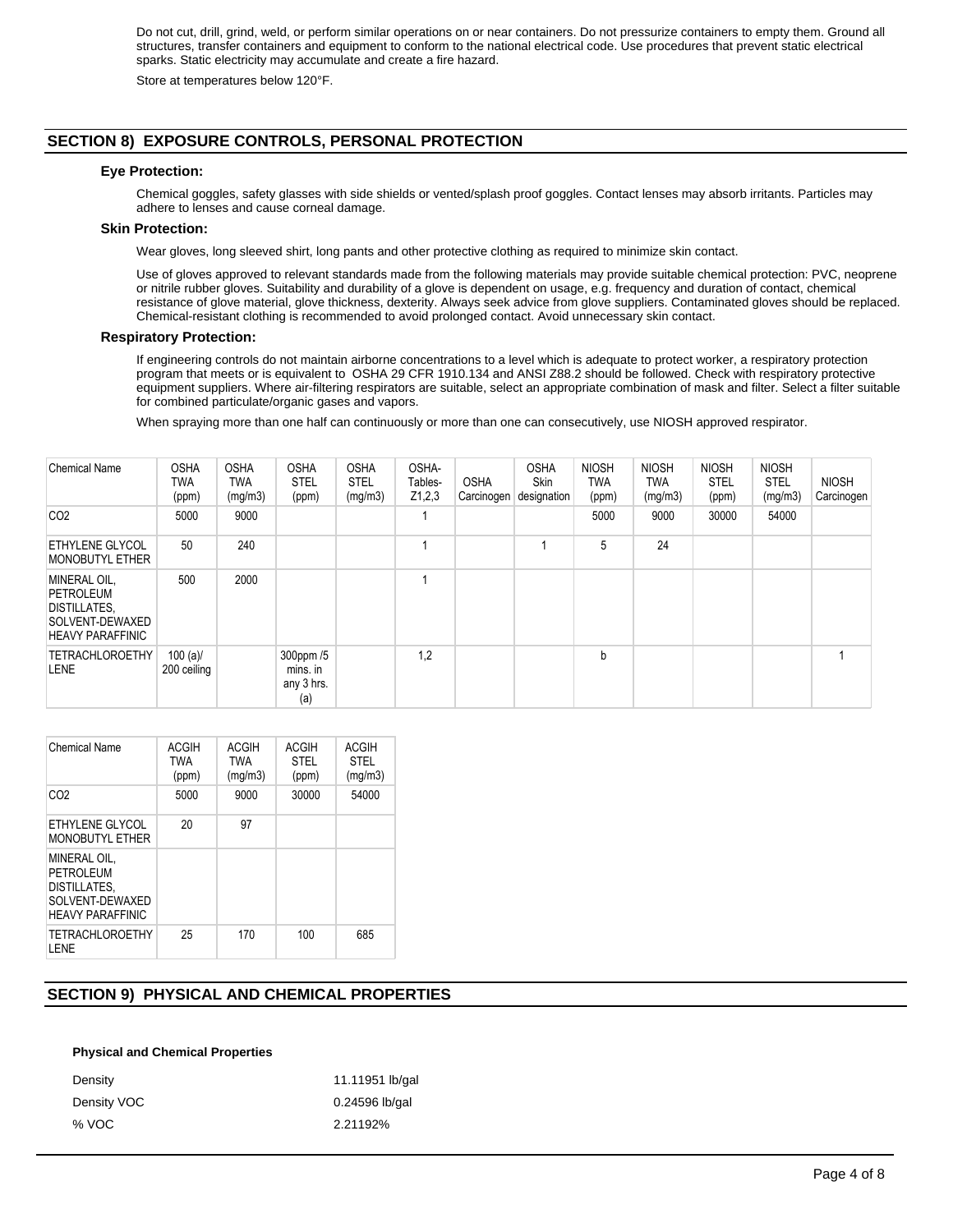| VOC Actual<br><b>VOC Actual</b> | 0.24596 lb/gal<br>29.47281 g/l |
|---------------------------------|--------------------------------|
| Appearance                      | Dark liquid                    |
| Odor Threshold                  | N.A.                           |
| <b>Odor Description</b>         | Strawberry                     |
| pH                              | N.A.                           |
| <b>Water Solubility</b>         | Nil                            |
| Flammability                    | Will not burn                  |
| Flash Point Symbol              | N.A.                           |
| Flash Point                     | N.A.                           |
| Viscosity                       | N.A.                           |
| Lower Explosion Level           | N.A.                           |
| <b>Upper Explosion Level</b>    | N.A.                           |
| <b>Melting Point</b>            | N.A.                           |
| Vapor Density                   | Slower than ether              |
| Freezing Point                  | N.A.                           |
| Low Boiling Point               | 0 °F                           |
| High Boiling Point              | 343 °F                         |
| Decomposition Pt                | N.A.                           |
| Auto Ignition Temp              | N.A.                           |
| <b>Evaporation Rate</b>         | Slower than ether              |

# **SECTION 10) STABILITY AND REACTIVITY**

## **Stability:**

Stable.

# **Conditions to Avoid:**

High temperatures.

# **Incompatible Materials:**

None known.

# **Hazardous Reactions/Polymerization:**

Will not occur.

# **Hazardous Decomposition Products:**

In fire, will decompose to carbon dioxide, carbon monoxide.

# **SECTION 11) TOXICOLOGICAL INFORMATION**

# **Skin Corrosion/Irritation:**

Overexposure will cause defatting of skin.

# **Serious Eye Damage/Irritation:**

Overexposure will cause redness and burning sensation.

# **Carcinogenicity:**

Suspected of causing cancer.

# **Germ Cell Mutagenicity:**

No data available

# **Reproductive Toxicity:**

No data available

# **Respiratory/Skin Sensitization:**

No data available

**Specific Target Organ Toxicity - Single Exposure:**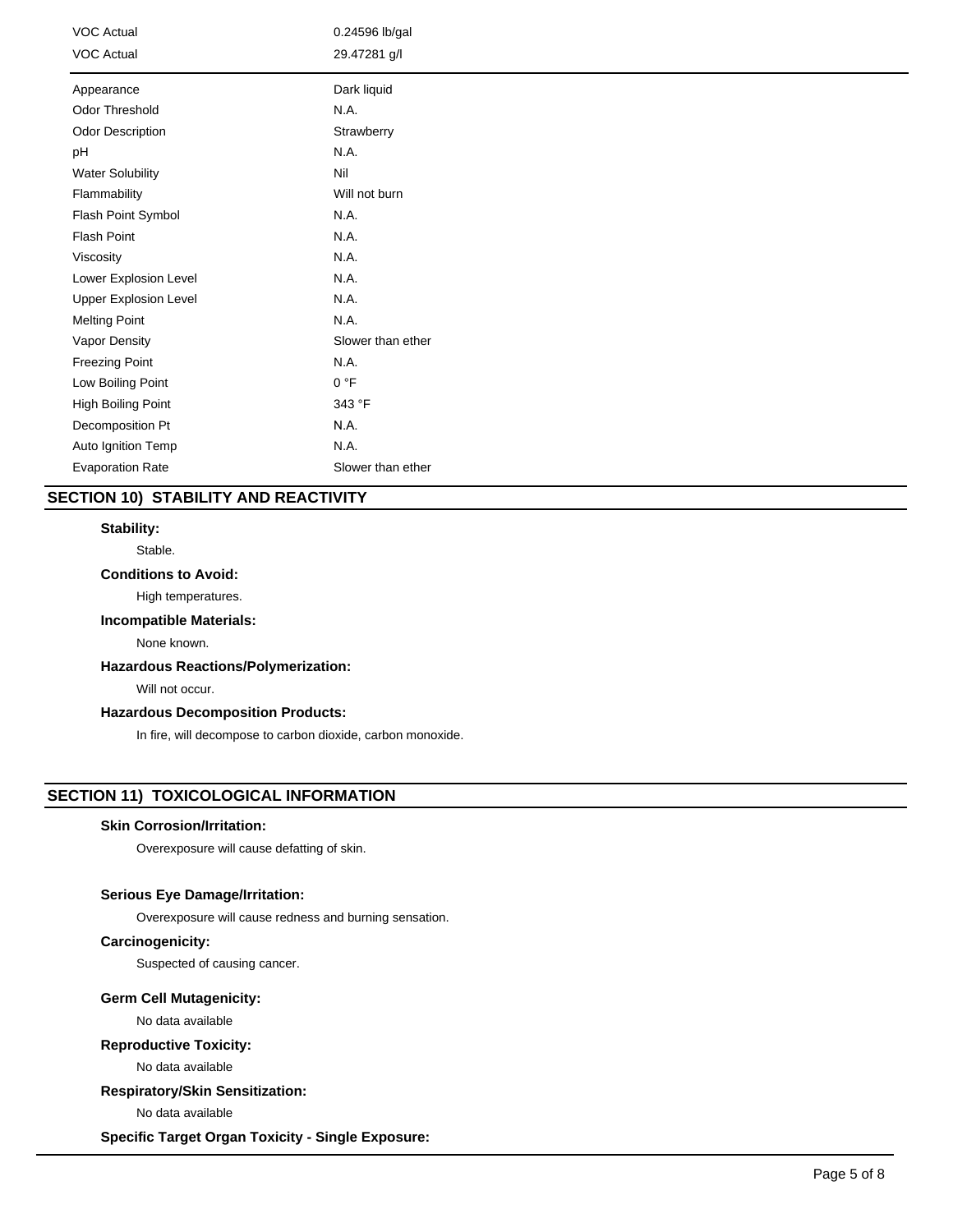No data available

## **Specific Target Organ Toxicity - Repeated Exposure:**

No data available

## **Aspiration Hazard:**

No data available

# **Acute Toxicity:**

Inhalation: effect of overexposure include irritation of respiratory tract, headache, dizziness, nausea, and loss of coordination. Extreme overexposure may result in unconsciousness and possibly death.

#### 0064742-65-0 MINERAL OIL, PETROLEUM DISTILLATES, SOLVENT-DEWAXED HEAVY PARAFFINIC

LD50 (Rodent - rat, Oral) : >5000 mg/kg, Toxic effects : Details of toxic effects not reported other than lethal dose value. LD50 (Rodent - rabbit, Administration onto the skin) : 5000 mg/kg, Toxic effects : Details of toxic effects not reported other than lethal dose value.

### 0000127-18-4 TETRACHLOROETHYLENE

LC5O (rat): Approximately 3786 ppm (4-hour exposure) (22); approximately 4000 ppm (4-hour exposure) (23) LC50 (mouse): 5200 ppm (4-hour exposure) (24)

LD5O (oral, rat): Approximately 2600 mg/kg (cited as 1.6 mL/kg) (20)

LD50 (oral, male rat): 3835 mg/kg (25)

LD50 (oral, female rat): 3005 mg/kg (25) LD50 (dermal, rabbit): Greater than 3245 mg/kg (0/5 animals died) (2)

0000111-76-2 ETHYLENE GLYCOL MONOBUTYL ETHER

LC50 (female rat): 450 ppm (4-hour exposure) (2)

LC50 (male rat): 486 ppm (4-hour exposure) (2)

LD50 (oral, male weanling rat): 3000 mg/kg (1)

LD50 (oral, 6-week old male rat): 2400 mg/kg (1)

LD50 (oral, yearling male rat): 560 mg/kg (1) LD50 (oral, female rat): 530 mg/kg; 2500 mg/kg (1)LD50 (oral, male mouse): 1230 mg/kg (1)

LD50 (oral, rabbit): 320 mg/kg (1)

LD50 (dermal, male rabbit): 406 mg/kg (cited as 0.45 mL/kg) (1)

# **Potential Health Effects - Miscellaneous**

### 0000111-76-2 ETHYLENE GLYCOL MONOBUTYL ETHER

Can be absorbed through the skin in harmful amounts. May cause injury to the kidneys, liver, blood and/or bone marrow. Repeated overexposure may result in damage to the blood. Eye contact may cause corneal injury. Has been toxic to the fetus in laboratory animals at doses that are toxic to the mother.

# **SECTION 12) ECOLOGICAL INFORMATION**

## **Toxicity:**

Toxic to aquatic life with long lasting effects.

## **Persistence and Degradability:**

No data available.

## **Bio-Accumulative Potential:**

## No data available.

## **Mobility in Soil:**

No data available.

# **Other Adverse Effects:**

No data available.

# **Bio-accumulative Potential**

0064742-65-0 MINERAL OIL, PETROLEUM DISTILLATES, SOLVENT-DEWAXED HEAVY PARAFFINIC

Contains constituents with the potential to bioaccumulate.

## **Mobility in Soil**

0064742-65-0 MINERAL OIL, PETROLEUM DISTILLATES, SOLVENT-DEWAXED HEAVY PARAFFINIC

Liquid under most environmental conditions. Floats on water. If it enters soil, it will adsorb to soil particles and will not be mobile.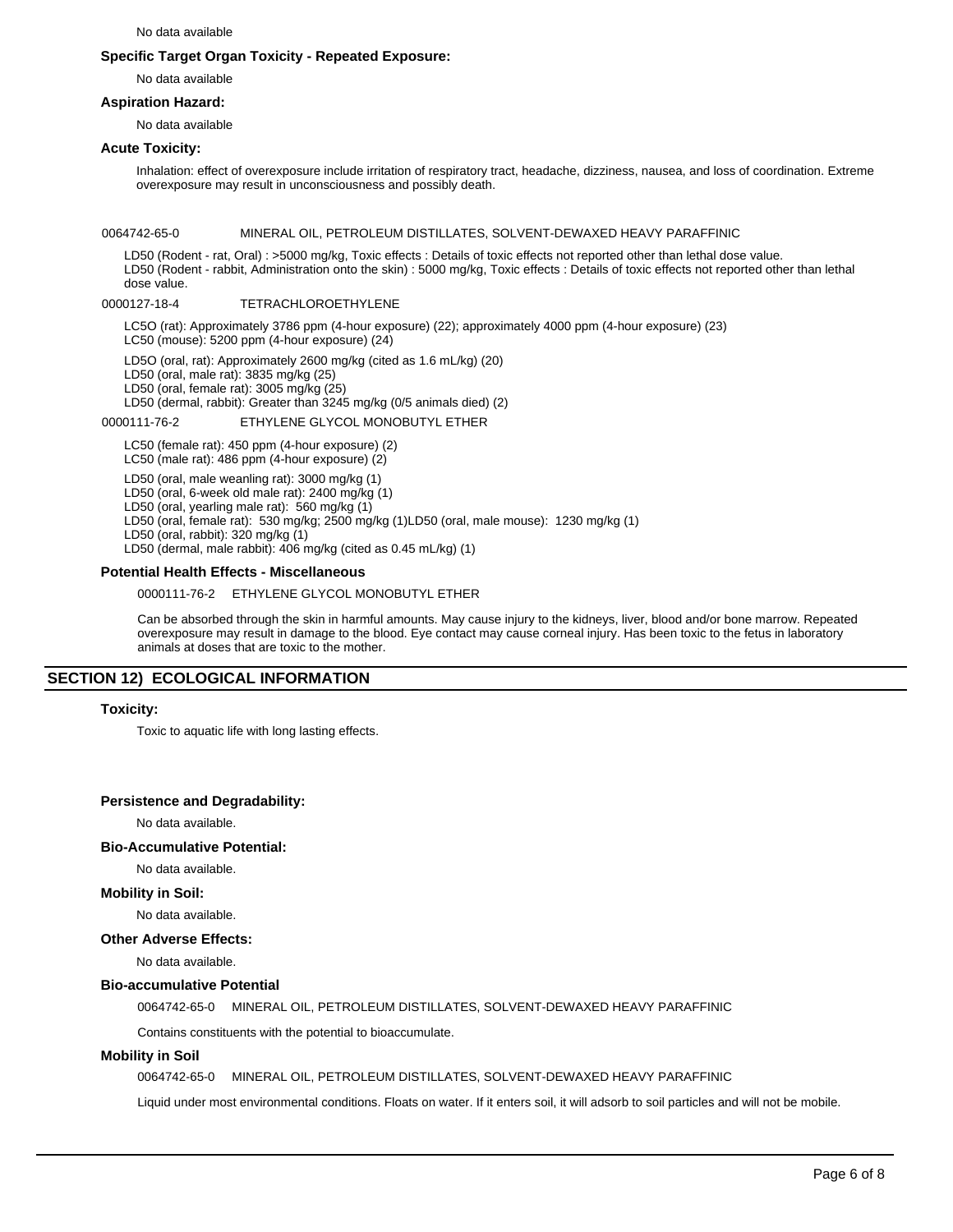# **SECTION 13) DISPOSAL CONSIDERATIONS**

## **Water Disposal:**

Under RCRA, it is the responsibility of the user of the product, to determine at the time of disposal whether the product meets RCRA criteria for hazardous waste. Waste management should be in full compliance with federal, state, and local laws.

Empty containers retain product residue which may exhibit hazards of material, therefore do not pressurize, cut, glaze, weld or use for any other purposes. Return drums to reclamation centers for proper cleaning and reuse.

# **SECTION 14) TRANSPORT INFORMATION**

## **U.S. DOT Information:**

Consumer Commodity, ORM-D

### **IMDG Information:**

Consumer Commodity, ORM-D

# **IATA Information:**

Consumer Commodity, ORM-D

# **SECTION 15) REGULATORY INFORMATION**

| CAS          | <b>Chemical Name</b>                                                                                   | % By Weight | <b>Requlation List</b>                                                                                                  |
|--------------|--------------------------------------------------------------------------------------------------------|-------------|-------------------------------------------------------------------------------------------------------------------------|
| 0000127-18-4 | <b>TETRACHLOROETHYLEN</b><br>E                                                                         |             | 55% - 88% CERCLA, HAPS, SARA312, SARA313, VOC_exempt, TSCA, RCRA, ACGIH, CA_Prop65 - California Proposition<br>65, OSHA |
| 0064742-65-0 | <b>MINERAL OIL.</b><br>PETROLEUM<br><b>DISTILLATES, SOLVENT-</b><br><b>DEWAXED HEAVY</b><br>PARAFFINIC |             | 6% - 14% SARA312, TSCA, OSHA                                                                                            |
| 0000111-76-2 | <b>ETHYLENE GLYCOL</b><br>MONOBUTYL ETHER                                                              |             | 1% - 3% CERCLA, SARA312, SARA313, VOC, TSCA, ACGIH, OSHA                                                                |
| 0000124-38-9 | CO <sub>2</sub>                                                                                        |             | 1% - 3% SARA312,TSCA,ACGIH,OSHA                                                                                         |

# **SECTION 16) OTHER INFORMATION**

## **Glossary:**

\* There are points of differences between OSHA GHS and UN GHS. In 90% of the categories, they can be used interchangeably, but for the Skin Corrosion/Irritant Category and the Specific Target Organ Toxicity (Single and Repeated Exposure) Categories. In these cases, our system will say UN GHS.

ACGIH- American Conference of Governmental Industrial Hygienists; ANSI- American National Standards Institute; Canadian TDG-Canadian Transportation of Dangerous Goods; CAS- Chemical Abstract Service; Chemtrec- Chemical Transportation Emergency Center (US); CHIP- Chemical Hazard Information and Packaging; DSL- Domestic Substances List; EC- Equivalent Concentration; EH40 (UK)- HSE Guidance Note EH40 Occupational Exposure Limits; EPCRA- Emergency Planning and Community Right-To-Know Act; ESL- Effects screening levels; HMIS- Hazardous Material Information Service; LC- Lethal Concentration; LD- Lethal Dose; NFPA- National Fire Protection Association; OEL- Occupational Exposure Limits; OSHA- Occupational Safety and Health Administration, US Department of Labor; PEL- Permissible Exposure Limit; SARA (Title III)- Superfund Amendments and Reauthorization Act; SARA 313- Superfund Amendments and Reauthorization Act, Section 313; SCBA- Self-Contained Breathing Apparatus; STEL- Short Term Exposure Limit; TCEQ - Texas Commission on Environmental Quality; TLV- Threshold Limit Value; TSCA- Toxic Substances Control Act Public Law 94-469; TWA

- Time Weighted Value; US DOT- US Department of Transportation; WHMIS- Workplace Hazardous Materials Information System.